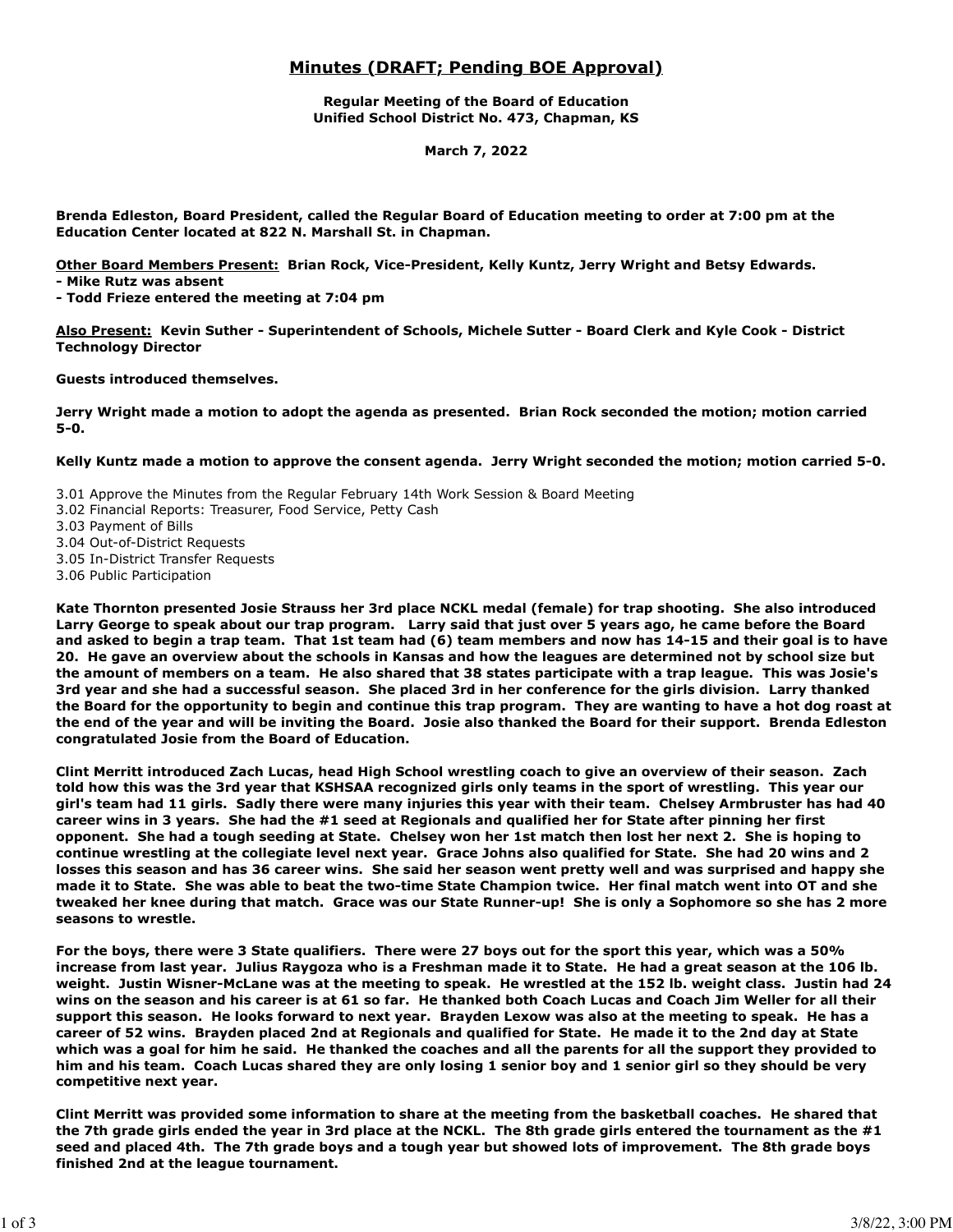**For the High School teams, Coach Gruver (boys head coach) shared he had 26 players, 4 which are seniors. They had a very young team at the varsity level and there is room for lots of improvement. He is really looking forward to this summer and getting the boys in the gym and weight room for the summer skill development training.**

**Coach Wahlmeier (girls head coach) said there was a huge turnaround from last year's season. He shared the girls beat Clay Center twice who were state qualifiers. The girls also beat league opponents Abilene and Concordia twice. He is gonna miss his Seniors but also looks forward to having the competitive 8th grade team coming up next year.**

# **OLD BUSINESS:**

**COVID Update - Nurse Tara shared that during the last couple of weeks, the District has had zero cases which includes students and staff. She is recommending that we do away with wearing masks in the school buses based off of the new CDC guidelines. Nurse Tara had contacted Keith Dreiling at KSDE as well as our local Health Department to confirm the change. Superintendent Suther shared that we are still doing COVID testing at the Middle School and are keeping all other COVID requirements we currently have in place.**

**Kelly Kuntz made the motion to modify our current protocol to allow students to ride without masks. Jerry Wright seconded the motion; motion carried 6-0.**

**Brenda Edleston went over the proposed award system for staff that she brought up last month for the Board to consider. There will be (2) annual awards, one for outstanding service to the district and one for outstanding service to the students. Each award will come with a plaque and recognition at the May Board Meeting. After this year, the winners will be honored at the Employee Appreciation Banquet that's in April which honors our 15 & 25 years of service employees plus our retirees. Brian Rock made the motion to begin this new policy and Betsy Edwards seconded the motion. Motion carried 6-0.**

**Superintendent Suther discussed the proposed Board of Education Evaluation he loaded for them all to review and share their thoughts and opinions on. It was the consensus by the Board to try this one with a slight modification that Brenda and Brian Rock suggested for academics. The Board would then have a retreat in June to use the evaluations to help develop future goals and a focus for next year's meetings. Kelly Kuntz made the motion to adopt this new tool and Jerry Wright seconded the motion. Motion carried 6-0.**

### **NEW BUSINESS:**

**Kyle Cook went over the e-rate application information for the upcoming year and asked the Board's permission to move forward with the submission. E-Rate is how we get federal funding for our internet connections. They run on a 3 year cycle and this year BR and RC are up for a new contract. He explained we are upping from a 50 MB to a 200 MB connection at those 2 schools. Seventy percent will be paid by federal money and thirty percent by USD 473. Kan-Ren provided the only bid. Brian Rock made the motion to approve the application as presented. Kelly Kuntz seconded the motion; motion carried 6-0. Kyle will award Kan-Ren the contract and will get it submitted.**

# **We had (2) donations to accept this month.**

1. Patti Anderes was the winning farmer in Dickinson County to receive a 2022 America's Farmers Grow Communities \$5,000 donation, a Bayer Fund program, to direct to a local nonprofit organization, and would like to direct the funds to Rural Center Elementary, designated to STEM Education Development Program.

2. United Methodist Church of Chapman - \$580.00 for special medical needs for the students of Chapman Elementary School.

**Jerry Wright made the motion to accept these donations and Betsy Edwards seconded the motion. Motion carried 6-0.**

**Superintendent Suther provided a spreadsheet to the Board of a Capital Outlay Budget through the 23-24 school year and also a 6-7 year outlook for Technology. He is asking the Board to approve (3) items at tonight's meeting so we can get those going as soon as possible. They are:**

- **1. New sound system for the District Gym Solid Rock Audio Video was the low bid at \$23,881.10**
- **2. New copy machines SumnerOne Investment Options was the low bid at \$64,060.00**
- **3. New 29 passenger bus Midwest Bus Sales was the low bid at \$62,267.00**

**Brian Rock made the motion to accept the (3) bids and move forward in this budget year. Jerry Rock seconded the motion; motion carried 6-0.**